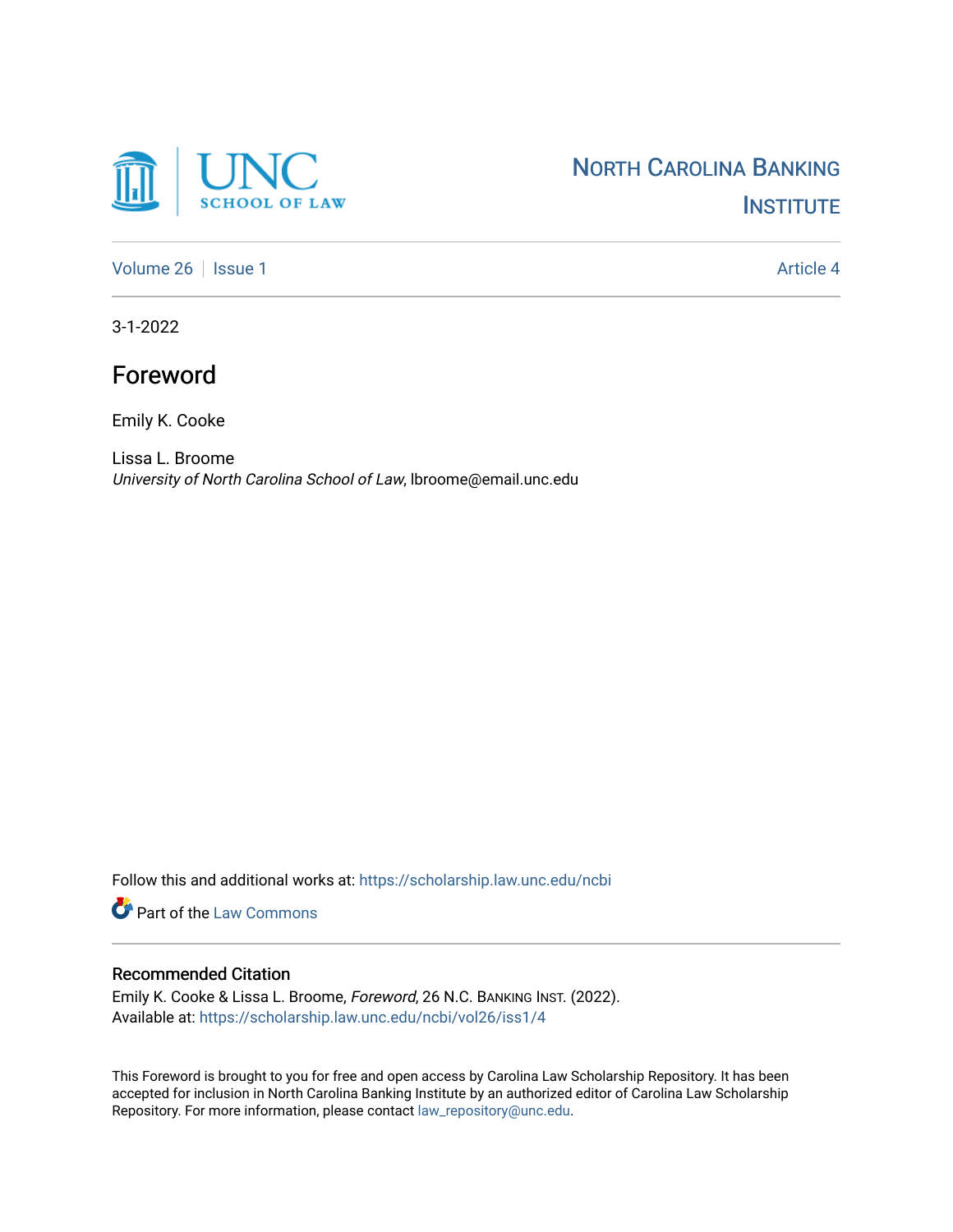## **Foreword:**

*The North Carolina Banking Institute* ("NCBI") celebrates the publication of Volume 26 and the 2022 North Carolina Banking Institute continuing legal education ("CLE") program at which the journal is distributed each year. After two years of confronting the challenges of a devastating pandemic, the articles and notes in this year's journal underscore the welcome proposition that we, as a nation, are continuing to move forward.

This year's journal features an article co-authored by Reggie O'Shields, Executive Vice-President and General Counsel of the Federal Home Loan Bank of Atlanta, and William Handorf, Professor of Finance and Banking at the George Washington University School of Business. In their article, O'Shields and Handorf provide a useful framework for analyzing the successes and shortcomings of the mortgage forbearance programs offered in response to the COVID-19 pandemic.

The journal also includes an article by Danielle Williams and Kerrie Edmonson that explores how mobile banking, blockchain, quantum computing, and application programing interfaces are encouraging banks to innovate and respond to new intellectual property risks. Williams and Edmonson are in the Charlotte, North Carolina office of Winston & Strawn LLP.

Technological innovation has also raised new questions in the structured finance space. Michael Urschel and Kathryn Weiss coauthored an article which provides insight and practical guidance on perfecting a security interest in digital infrastructure assets. Urschel and Weiss are partners in the structured finance group of King & Spalding LLP.

We are very proud to publish ten notes written by our staff members as part of Volume 26. In keeping with the journal's tradition, these notes include insight and analysis on a number of issues that are at the forefront of the financial services industry. Morgan Mumford's note considers the long-term costs of the eviction moratorium implemented in response to the COVID-19 pandemic and proposes lasting solutions to housing insecurity. In his note, Samuel Rier examines legislative and regulatory actions taken since passage of the Bank Secrecy Act and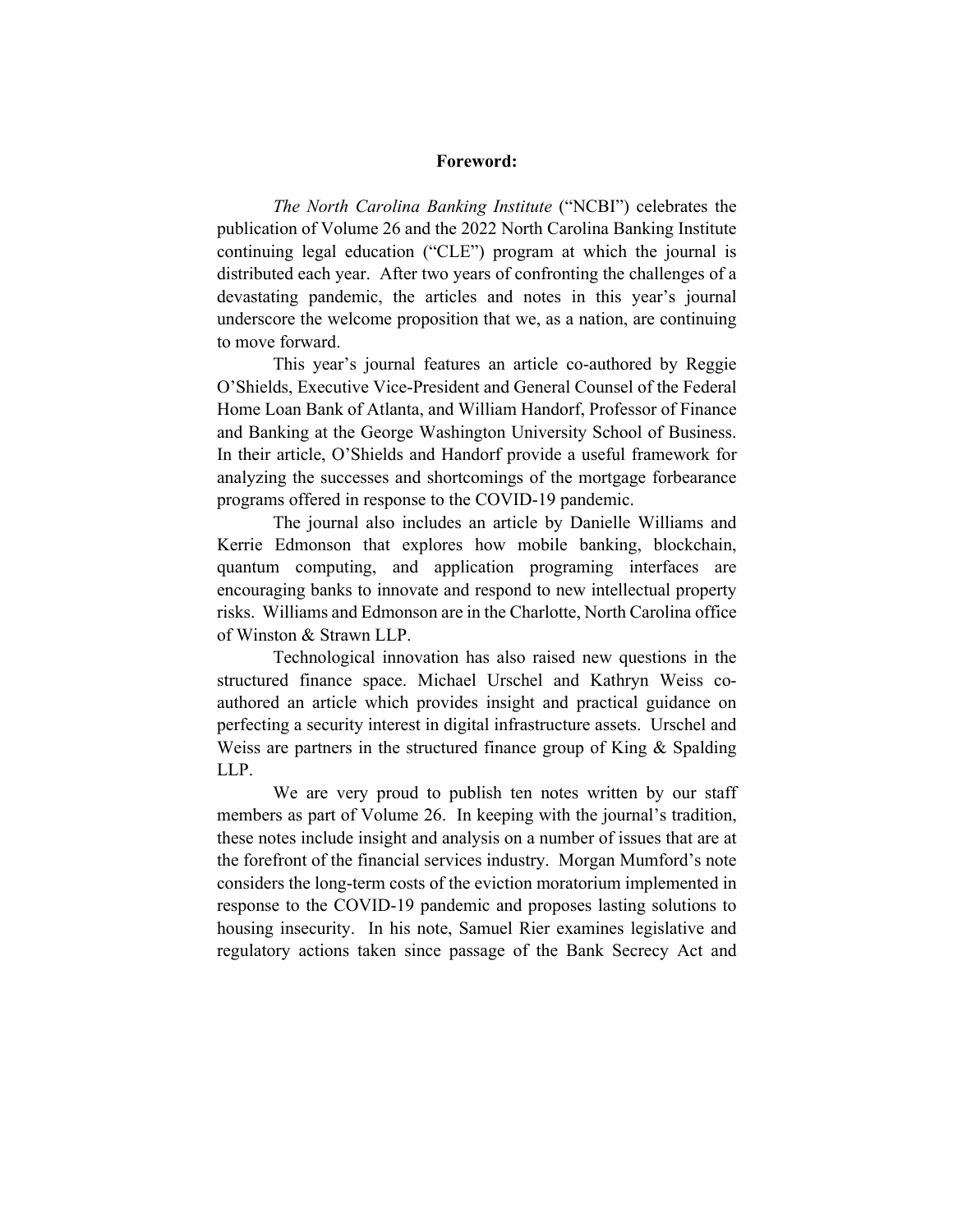reflects on how financial institutions can play an even greater role in combatting money laundering.

Additionally, student notes offer unique perspectives on current social and political issues that affect the financial services industry, such as Benjamin Marsico's note which identifies measures that the Federal Reserve should take to properly account for the risk posed by climate change. In her note, Avery Aulds examines the reasons why a significant number of Americans are unbanked or underbanked before proposing solutions to bring more people into the banking fold. Adam Gillette's note is the culmination of his deep dive into Supreme Court jurisprudence on independent agencies. Ultimately, Adam's note reflects upon the imperiled independence of multimember agencies in the wake the Court's decision in *Collins v. Yellen*.

Several of our student notes include analysis of developments in banking and financial institution regulation, and one note discusses the relatively novel concept of a regulatory sandbox. In his note, John Harris centers his analysis on the North Carolina Sandbox Act, proposing ways to improve and strengthen North Carolina's approach to implementing its regulatory sandbox. Tucker Sutlive's note considers the likelihood that non-fungible tokens will be cast as investment contracts subject to securities regulation; and Elizabeth Nelson's note argues against certain regulatory reforms proposed to rein in the blockbuster activity of special purpose acquisition companies. The Biden Administration's plan to increase regulatory oversight of digital currencies is the focus of Asha McCorvey's note, as she articulates the consequences of greater regulation of crypto assets. Finally, Sara Markov demystifies the concept of "open banking" in her note and explains how the imposition of uniform regulation could make data sharing safer and ultimately lead to safer, more affordable financial products.

The journal is distributed at the annual University of North Carolina School of Law Banking Institute, held March 31-April 1, 2022. This is the second year the Banking Institute will be virtual. We hope to return to Charlotte for an in-person Banking Institute in 2023. In whatever format the program is held, the Banking Institute is one of the nation's premier programs for banking attorneys and industry professionals. The Banking Institute is sponsored by the Center for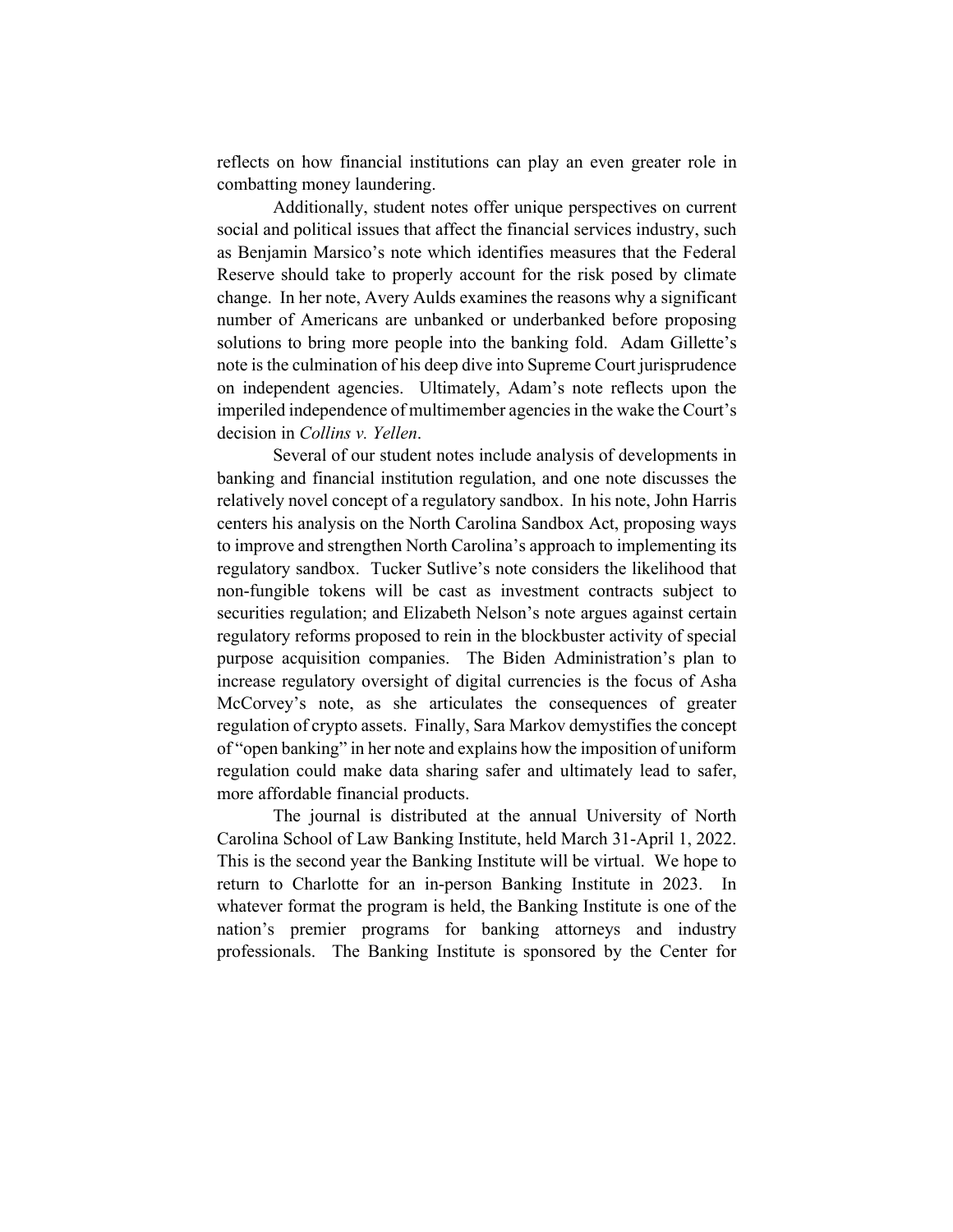Banking and Finance at the University of North Carolina School of Law ("Center"). Featured speakers at this year's Institute include James Chosy, Senior Executive Vice President and General Counsel of U.S. Bancorp, the parent company of U.S. Bank, and Mehrsa Baradaran, professor at the University of California, Irvine School of Law and author of *The Color of Money*. Panels will address cybersecurity and ransomware, emerging ESG in banking and finance, the general counsel's and law group's role in a bank or other regulated financial institution, and privacy and data protection.

We are saddened that public health conditions again have prevented us from gathering for this event in person. Our journal students miss out on a valuable networking opportunity. To showcase our students, they will be introducing speakers and panels and will conduct a session where each editor-staff member pair will talk about each staff member's journal note.

In 2021 and again this year, the annual Banking Institute was preceded by two short programs we called a Prelude to the Banking Institute. The first program was on federal and state regulation of digital currencies and coordinated by David Freeman of Arnold & Porter. The second program, coordinated by Scott Schaaf of Womble Bond Dickinson, focused on LIBOR and what's next in the new year. These programs attracted sizable audiences and were delivered for free as part of the build-up to the Banking Institute.

The ABCs of Banking Law, for those interested in a short course overview of banking law fundamentals, was held on March 1, 2022. Many thanks to our program faculty joining Lissa Broome in this program. They include Gene Katz, Wells Fargo & Company (retired); Daniel Meade, Cadwalader, Wickersham & Taft LLP; Cliff Stanford, Alston & Bird LLP; Karol Sparks, Barack Ferrazzano Kirschbaum & Nagelberg LLP; John Stoker, Moore & Van Allen PLLC; and Phillip Wertz, Bank of America Corp.

The NCBI participated in several programs throughout the academic year to assist students' professional networking efforts. The NCBI editors and staff would like to thank the attorneys who participated in the NCBI's thirteenth Career Trek. This year's Career Trek was hosted virtually by Mayer Brown and USAA and orchestrated by Megan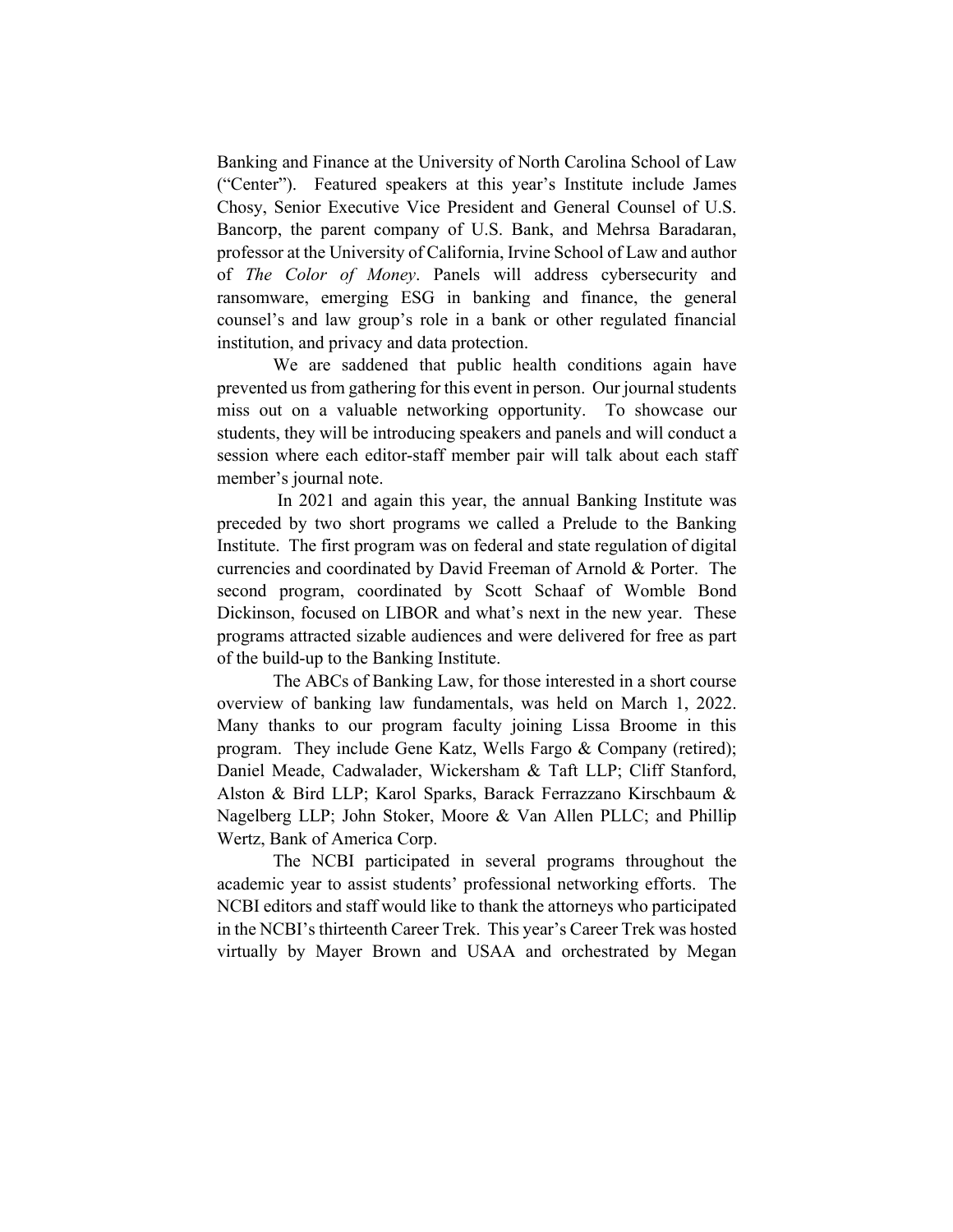Webster and Amy Cook. The virtual format allowed us to open the program to more students who benefited from learning about different practice areas from both the private practice and in-house perspective.

The Center was established in July 2000 to play a leadership role in the continual evolution of the financial services industry. While the annual Banking Institute is the Center's signature program, the Center is also involved with a number of other programs designed to provide high quality education to the banking and finance industry, including the Dan K. Moore Program in Ethics (held virtually on November 12, 2021), and a segment of the Festival of Legal Learning, February 1, 2022. Both of these programs were in conjunction with the UNC School of Law Office of Continuing Legal Education.

A distinguished Board of Advisors, consisting of attorneys and industry professionals, guides the activities of the NCBI and the Center. The financial support provided by the Center's Board of Advisors has been crucial in permitting the Center to undertake its many activities. The financial support is manifested in annual sponsorships of the Banking Institute CLE program and a campaign establishing an endowment to support the Center's activities spearheaded by a transformative gift from George and Susan Beischer. In honor of the Beischer's generosity, the annual major address at the Banking Institute is named in their memory.

Funds collected from sponsors have endowed a scholarship for a journal student and a research fund that supports the Center. In addition, since 2013-2014, the board has provided a second scholarship for a journal student, in an equivalent amount to the endowed scholarship, out of current sponsorship funds. The board made an additional commitment to scholarships in honor of the twentieth anniversary of the NCBI, with the remaining NCBI editors each receiving a scholarship of at least \$3,000 for their third year of law school, with that amount increasing this year as the result of a generous gift from UNC Law alum, Michael Mascia. Sponsor funds have also been used to provide support for students working in the public interest and summer study abroad in areas related to banking and finance.

The Center and its board welcome your suggestions as to how the Center may better serve the needs of the industry. Please contact Lissa Broome (lbroome@email.unc.edu) to share your ideas of to become